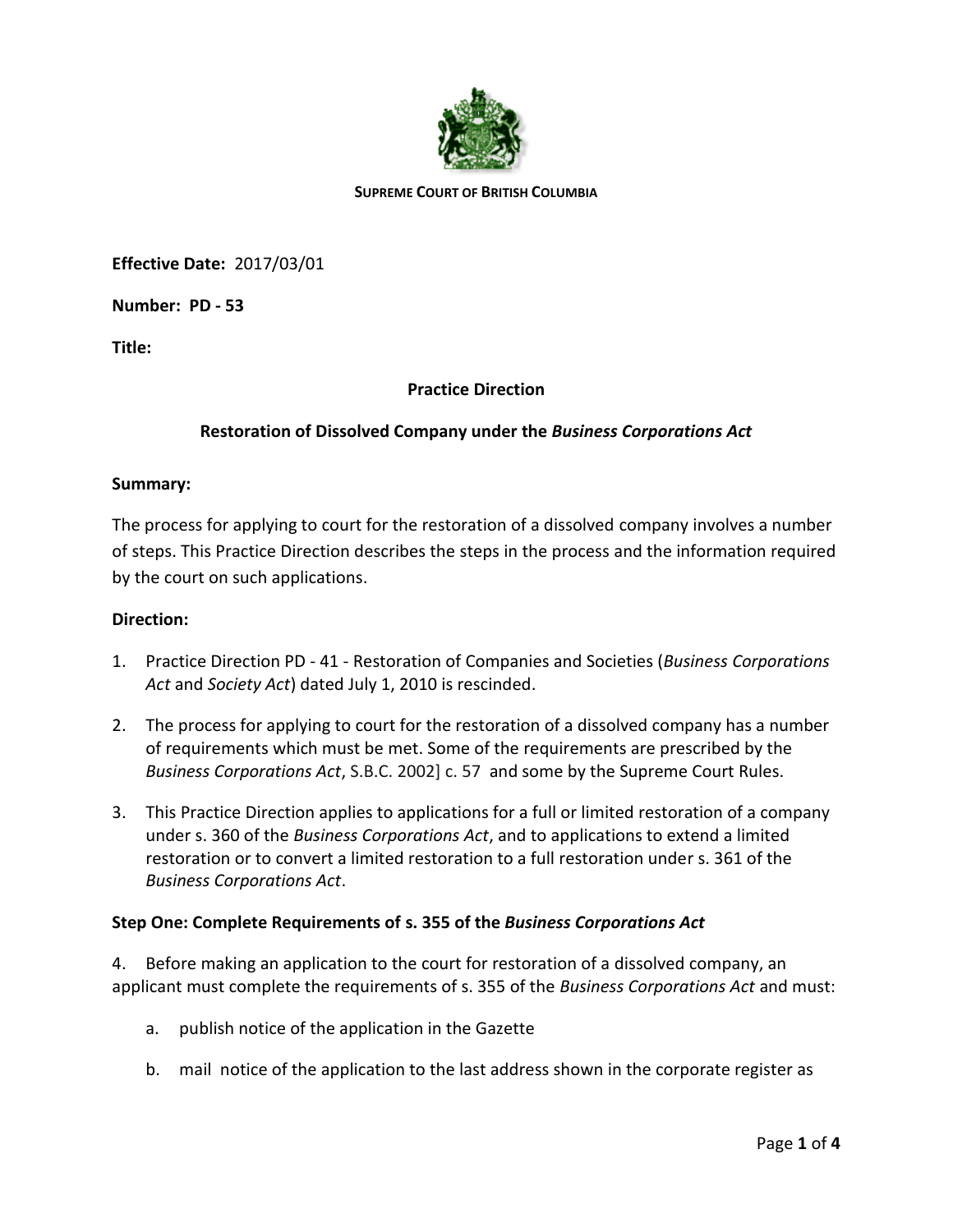- i) the address or mailing address as the case may be, of the registered office of the company, and
- ii) the address or prescribed address for each of the individuals who were directors of the company at the time of the dissolution
- c. reserve a name for the company under section 22 of the *Business Corporations Act* unless the company is to be restored with the name created by adding "B.C. Ltd." after the incorporation number of the company or in the case of an unlimited liability company, "B.C. Unlimited Liability Company".

# **Step two: File Requisition and Initial Affidavit in Court Registry**

- 5. After completing step one above, the applicant must file a requisition in Form 31 and an initial affidavit which sets out the following information:
	- a. the date the company was dissolved
	- b. the reasons why the company was dissolved
	- c. the identity of the person applying for restoration and their reasons and interest in doing so
	- d. where the application is for full restoration or to convert a limited restoration to a full restoration, that the person applying for the restoration is a related person as defined in section 354 of the *Business Corporations Act* or the reasons why the court should order that the applicant is an appropriate person to make the application pursuant to section 354 of the *Business Corporations Act*
	- e. where the application is for full restoration or to convert a limited restoration to a full restoration, the mailing address and delivery address of the proposed registered and records office of the restored company, and the mailing address and delivery address of the office at which the dissolved company's records are being kept or if those records are not available, a statement to that effect
	- f. where applicable, the reason(s) why the order should contain retrospective terms and conditions
	- g. the date on which the notice required under s. 355(2)(a) of the *Business Corporations Act* was published in the Gazette. (Attach as an exhibit to the affidavit, a copy of the page from the Gazette showing the date of publication of the notice.)
	- h. the latest date on which the notice required under s.355(2)(b) was mailed in accordance with that provision. (Attach as an exhibit to the affidavit, a copy of the letter and the envelope in which the letter was mailed.)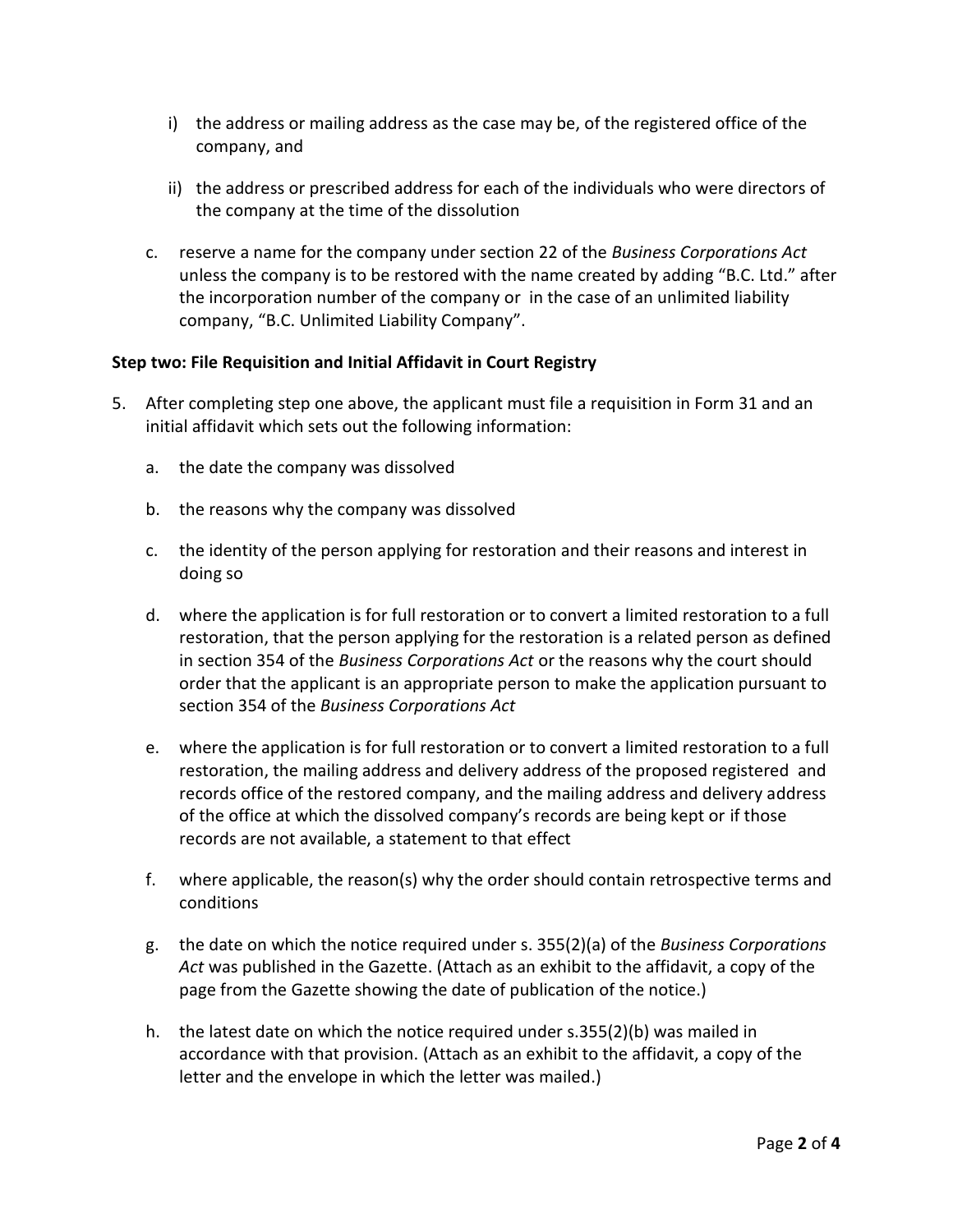- i. the name reserved for the company and the reservation number given for that name, or a statement that the name by which the company is to be restored is the name created by adding "B.C. Ltd" or "B.C. Unlimited Liability Company" after the incorporation number of the company;
- j. any translation of the company's name, set out in the prescribed manner, that the company intends to use outside Canada
- k. the reason(s) why it is appropriate that the company be restored to the register
- l. if the application is for a limited restoration under s. 360 of the *Business Corporations Act*, a statement specifying the proposed limited period of the restoration.

### **Step Three: Complete Requirements of s. 360 of the Business Corporations Act**

6. After completing step two above, the applicant must complete the requirements set out in s. 360 of the *Business Corporations Act* as follows:

- a. provide the registrar of companies ("the registrar") with a copy of the requisition and initial affidavit
- b. obtain the written consent of the registrar to the restoration.

### **Step Four: File Subsequent Affidavit and Draft Order**

- 7. After completing step three above, the applicant must file in the court registry:
	- a. a subsequent affidavit
	- b. a draft order;
- 8. The subsequent affidavit must contain the following information:
	- a. a statement that the registrar was provided with notice of the application and with a copy of the requisition and the initial affidavit
	- b. a statement that the registrar has consented to the restoration and any terms and conditions the registrar consider appropriate. (Attach as an exhibit to the affidavit a copy of the written consent of the registrar.)
	- c. any other information the applicant considers relevant or necessary for the court's consideration.

#### **Step Five: Court May Make an Order for Restoration**

9. Pursuant to s. 360(5) of the *Business Corporations Act*, if the court is satisfied that it is appropriate to restore the company under s. 360 or to restore the company for a limited